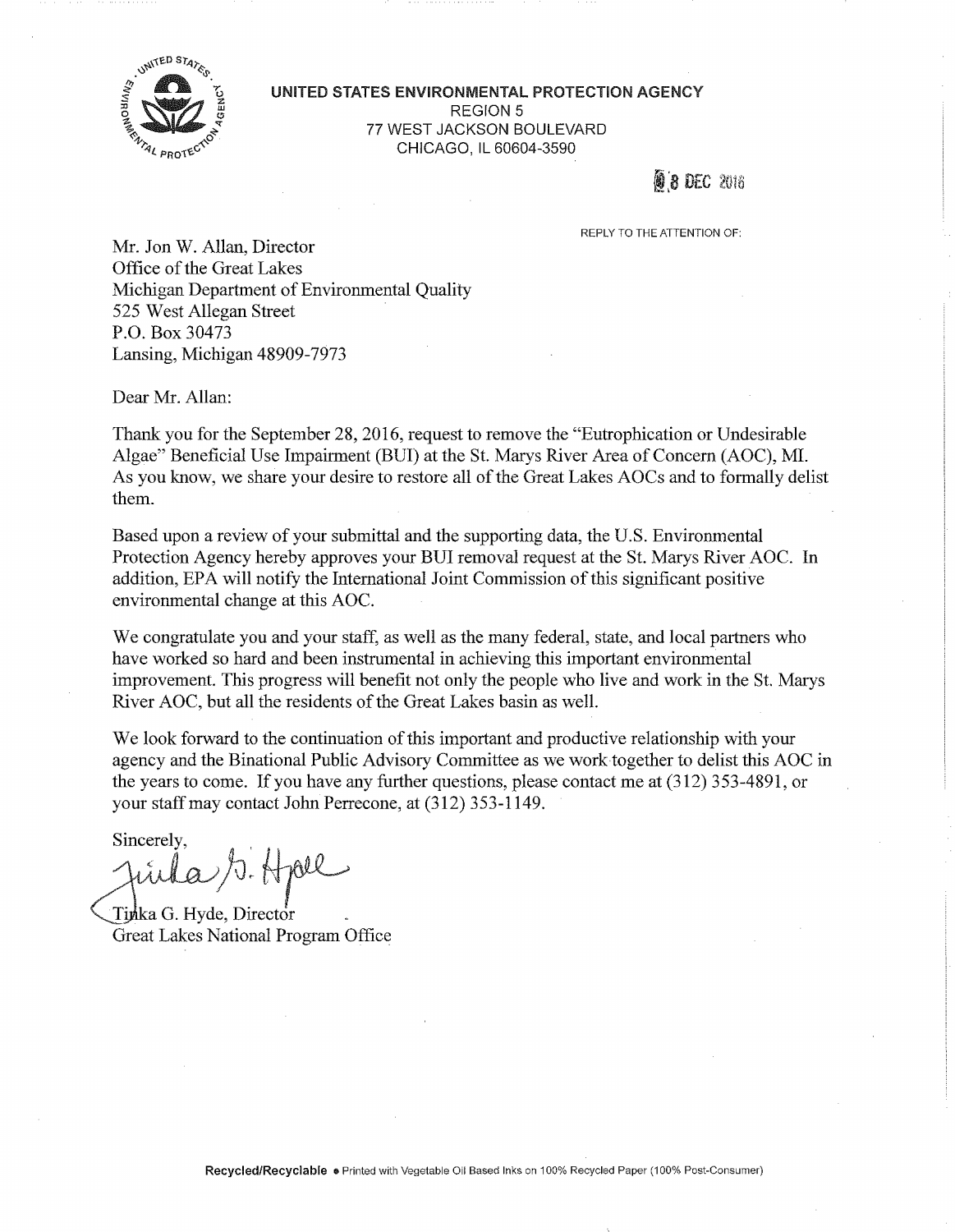cc: John Riley, MDEQ Rick Hobrla, MDEQ Rajesh Bejankiwar, IJC Marc Tuchman, EPA, GLNPO Edwin Smith, EPA, GLNPO

ÿ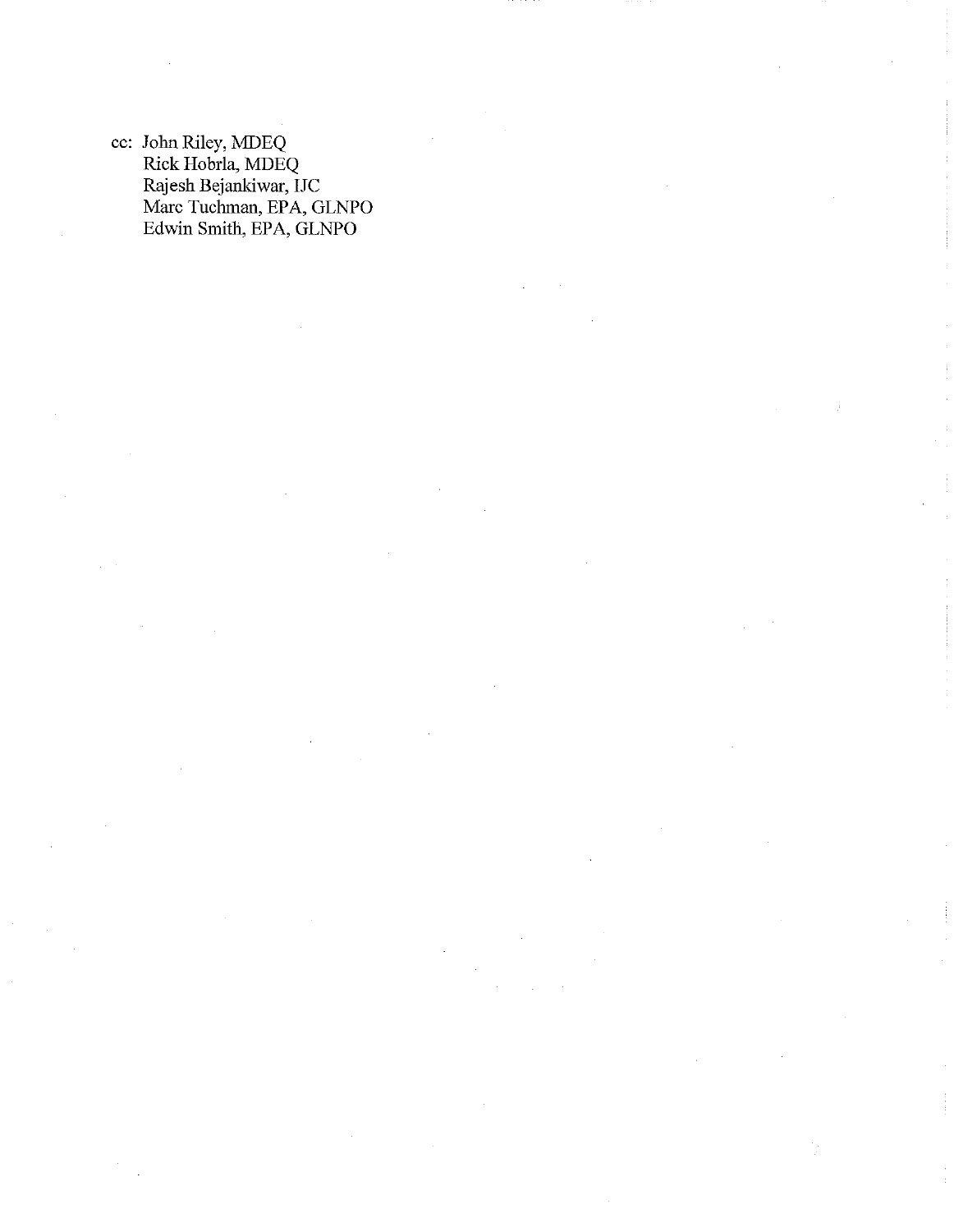

# STATE OF MICHIGAN OFFICE OF THE GREAT LAKES LANSING



DIRECTOR

September 28, 2016

Mr. Chris Korleski, Director Great Lakes National Program Office United States Environmental Protection Agency Region 5 77 West Jackson Boulevard (G-17J) Chicago, Illinois 60604-3507

Dear Mr. Korleski:

I am writing to request the United States Environmental Protection Agency (USEPA), Great Lakes National Program Office's (GLNPO) concurrence with the removal of the Eutrophication or Undesirable Algae Beneficial Use Impairment {BUI) from the St. Marys River Area of Concern (AOC). The Michigan Department of Environmental Quality (MDEQ), Office of the Great Lakes (OGL) has assessed the status of this BUI in accordance with the state's Guidance for Delisting Michigan's Great Lakes Areas of Concern, and recommends that the BUI be removed from the list of impairments in the St. Marys River AOC.

Enclosed please find documentation to support this recommendation, including the BUI Removal Recommendation prepared by Office of the Great Lakes staff. The St. Marys River Binational Public Advisory Council provided a letter of support for this action, dated August 5, 2016. A copy is included as part of the Removal Recommendation.

Please note that a public comment period was held from August 22 to September 20, 2016. One set of trifling comments was received during the 30-day comment period.

We value our continuing partnership in the AOC Program and look forward to continuing to work with GLNPO in the removal of other BUls and the delisting of AOCs. If you need further information concerning this request, please contact Mr. John Riley at 517-284-5045, or you may contact me.

Sincerely, y muli, Finnell, Acting

Office of the Great Lakes 517 -284-5035

**Enclosure** 

cc/enc: Mr. Marc Tuchman, USEPA Mr. John Perrecone, USEPA Mr. Ted Smith, USEPA Mr. Rick Hobrla, MDEQ Mr. John Riley, MDEQ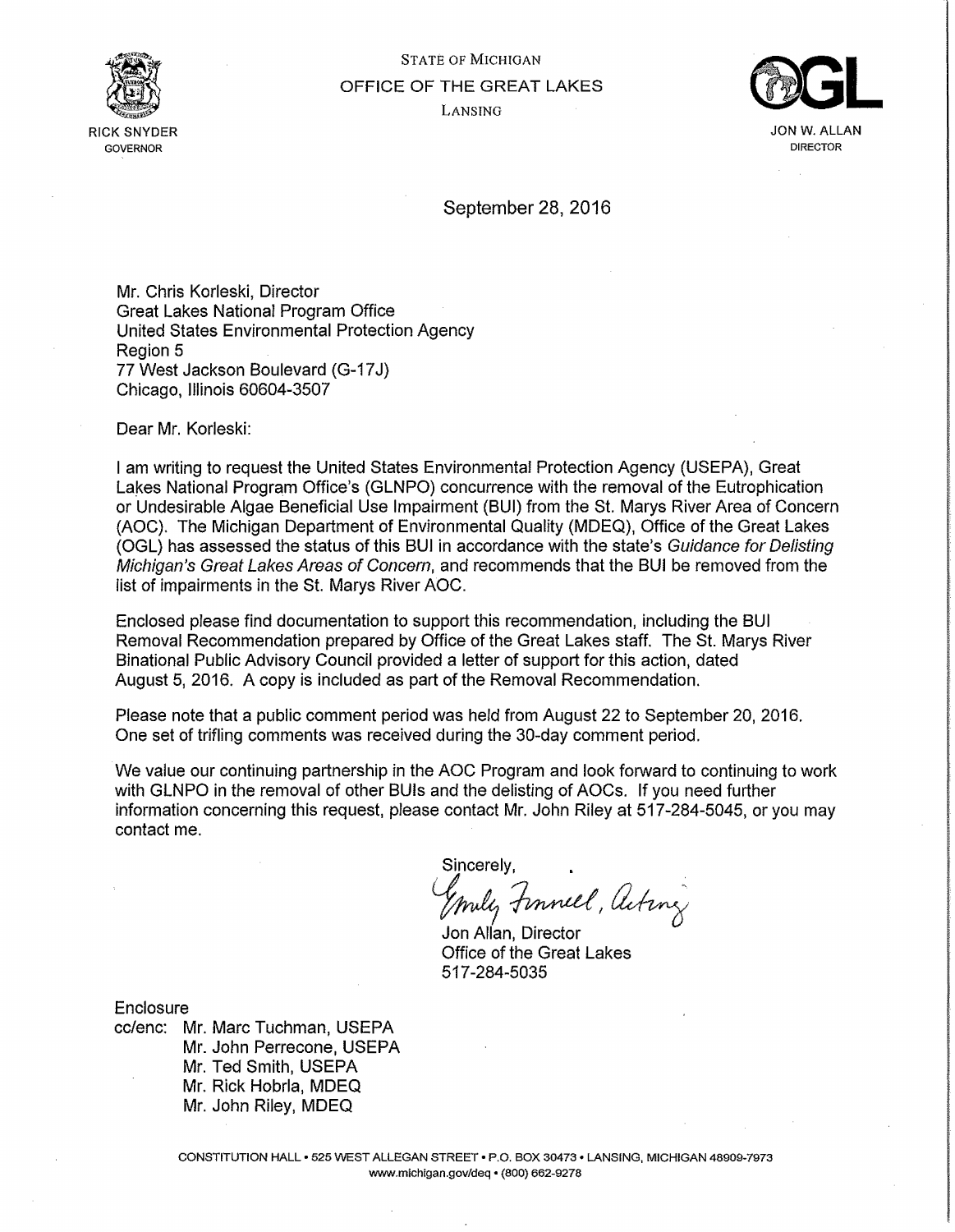### **Removal Recommendation Eutrophication or Undesirable Algae Beneficial Use Impairment St. Marys River Area of Concern**

### **Issue**

The Michigan Department of Environmental Quality (MDEQ}, Office of the Great Lakes, Areas of Concern (AOC) Program recommends the removal of the Eutrophication or Undesirable Algae Beneficial Use Impairment (BUI) from the U.S. side of the St. Marys River AOC, based on the review of relevant documentation and in accordance with the process and criteria set forth in the Guidance for Delisting Michigan's Great Lakes Areas of Concern (Guidance) (MDEQ, 2015). This recommendation is made with the support of the St. Marys River Binational Public Advisory Council {BPAC) and staff from the United States Environmental Protection Agency (U.S. EPA), Great Lakes National Program Office.

### **Background**

The 1992 Stage 1 Remedial Action Plan (RAP) for the St. Marys River, prepared jointly by the Ontario Ministry of the Environment and the Michigan Department of Natural Resources (OMOE and MDNR, 1992), provides the following rationale for determining which BUls were assigned to the **AOC:** 

"A determination as to whether a specific use impairment exists in the St. Marys River AOC was made using the Listing/Delisting Guidelines for Great Lakes Areas of Concern in conjunction with applicable standards, guidelines, and objectives, where available. In the absence of standards, guidelines, or objectives, impairment status is based on best professional judgement from the evidence available. "

The RAP goes on to provide a specific rationale for inclusion of the Eutrophication BUI:

"The open waters of the St. Marys River are characterized by phytoplankton which are typical of oligotrophic waters (i.e., no evidence of eutrophication). Citizens' reports have identified localized impairments due to the presence of algae floating on the river in some embayments and other slow-moving portions of the river. In 1990, large algal mats were reported floating downstream of the East End Water Pollution Control Plant."

Based on this explanation, the addition of the Eutrophication or Undesirable Algae BUI may have been somewhat arbitrary, or at the very least may not have been due to conditions uniquely associated with Great Lakes AOCs. ·

### **Restoration Criteria**

Michigan's 2015 draft statewide restoration criteria for this BUI read in part as follows (Guidance, p. 32, Attachment A):

"This BUI will be considered restored when:

1. No waterbodies within the AOC are included on the list of non-attaining waters due to excessive algal growths from high nutrient loadings in the most recent Clean Water Act Water Quality and Pollution Control in Michigan: Section 303(d) and 305(b) Integrated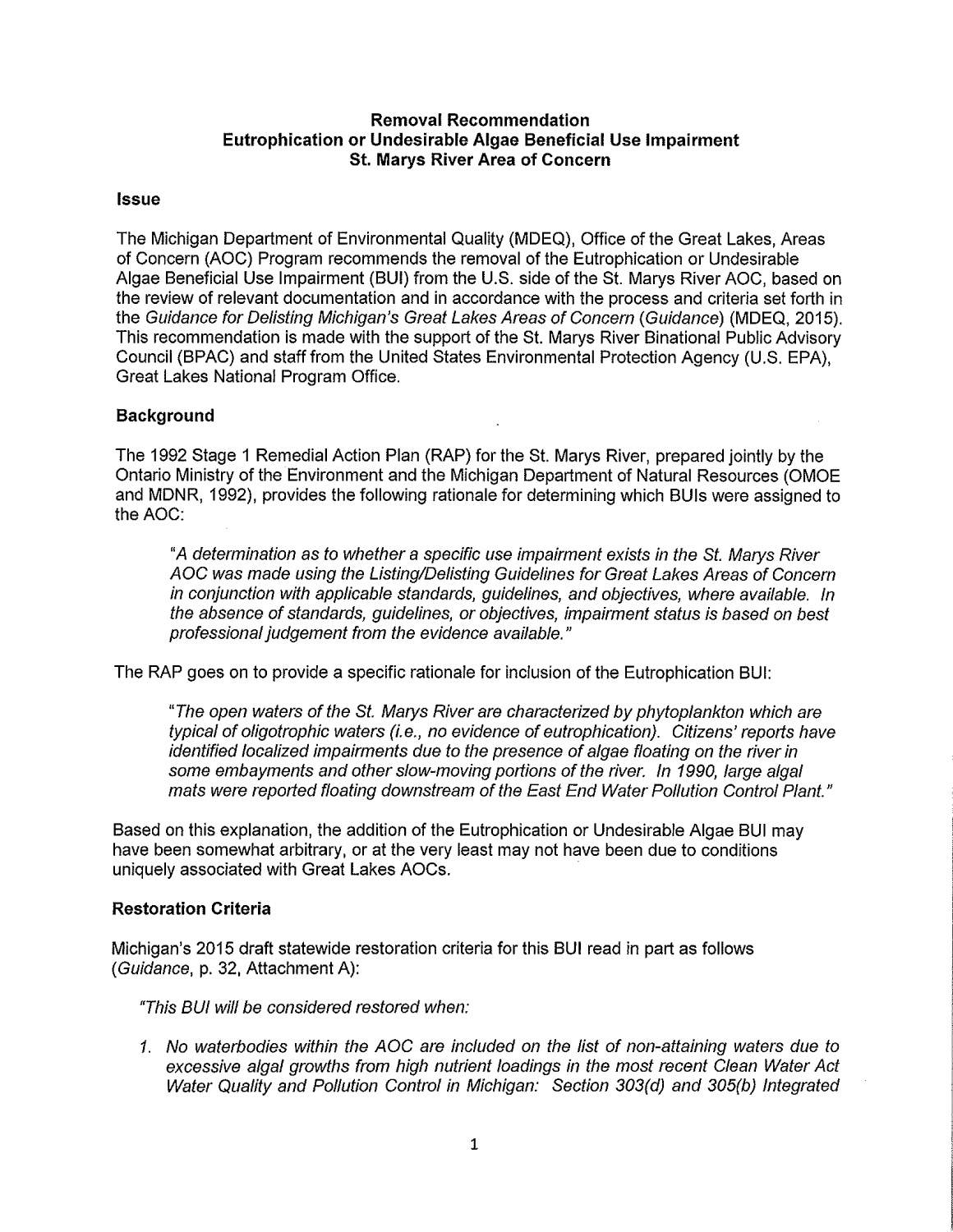Report (Integrated Report), which is submitted by the MDEQ to the U.S. EPA every two years.

2. Or, in cases where water bodies within the AOC are either on the non-attainment list or exhibit excessive algal growth from high nutrient loadings, this BUI will be considered restored when no persistent or high levels of nuisance algal growths or nuisance algal blooms occur for 2 consecutive monitoring cycles.

For the purposes of these criteria, the properties that cause AOC BUI impairment are unnatural or natural algal growths which are exacerbated by human activities. They must be persistent and high enough levels to be a nuisance. The assessments are not for the purpose of determining whether water quality standards are being met under state or federal law."

### **Analysis**

Review of the 2016 Draft Integrated Report and the 2014, 2012, and 2010 Integrated Reports submitted to the U.S. EPA reveals no listings for any part of the St. Marys River as being in nonattainment for nuisance algal growths due to high nutrient loadings. Thus, Tier 1 of the restoration criteria above is met, no monitoring is required under Tier 2, and the BUI can be considered restored. However, there are a few additional items to consider in making a final determination that the beneficial use is not impaired.

First, it should be noted that *Didymosphenia geminata* (didymo) was found to be present in the rapids near Sault Ste. Marie in 2015. Didymo is a type of single-celled algae that can produce nuisance growth conditions in freshwater rivers and streams with typically cold water temperatures and low nutrient concentrations. Its presence does not appear to be related to municipal or industrial inputs in the AOC. The MDEQ will continue to monitor its impact in the St. Marys River in 2016 and beyond.

Second, although the State of Michigan does not have numeric ambient water quality standards for nutrients in surface waters, the U.S. EPA provides recommendations based on an ecoregional approach. Ecoregions account for variations in geology, land use, ecosystem type and nutrient conditions. There are 14 nutrient ecoregions in the contiguous United States, with the St. Marys River falling entirely within Ecoregion VIII. The country is further broken into 84 more specific Level Ill Ecoregions, or subecoregions. The St. Marys River is located within subecoregion 50, identified as "Northern Lakes and Forests" (U.S. EPA, 2001).

Through its Water Chemistry Monitoring Program (WCMP), the MDEQ has collected St. Marys River water samples from two different sites and analyzed them for water chemistry parameters since 1998. The monitoring sites are upstream of Sault Ste. Marie (near Brush Point) and downstream of the city, south of Munuscong Bay (near Pointe Aux Frenes).

Generally, phosphorus is the limiting nutrient in freshwater aquatic systems, meaning that if all phosphorus is used, plant growth will cease, no matter how much nitrogen is available. A review of the WCMP data shows that total phosphorus has remained relatively low during the entirety of the St. Marys River data collection effort, as indicated in the two graphs that follow. Complete data tables are available upon request. The U.S. EPA suggests a classification boundary between oligotrophic {nutrient poor) and mesotrophic (moderately enriched) waters at 0.025 mg/L of total phosphorus (U.S. EPA, 2001). The data below show that St. Marys River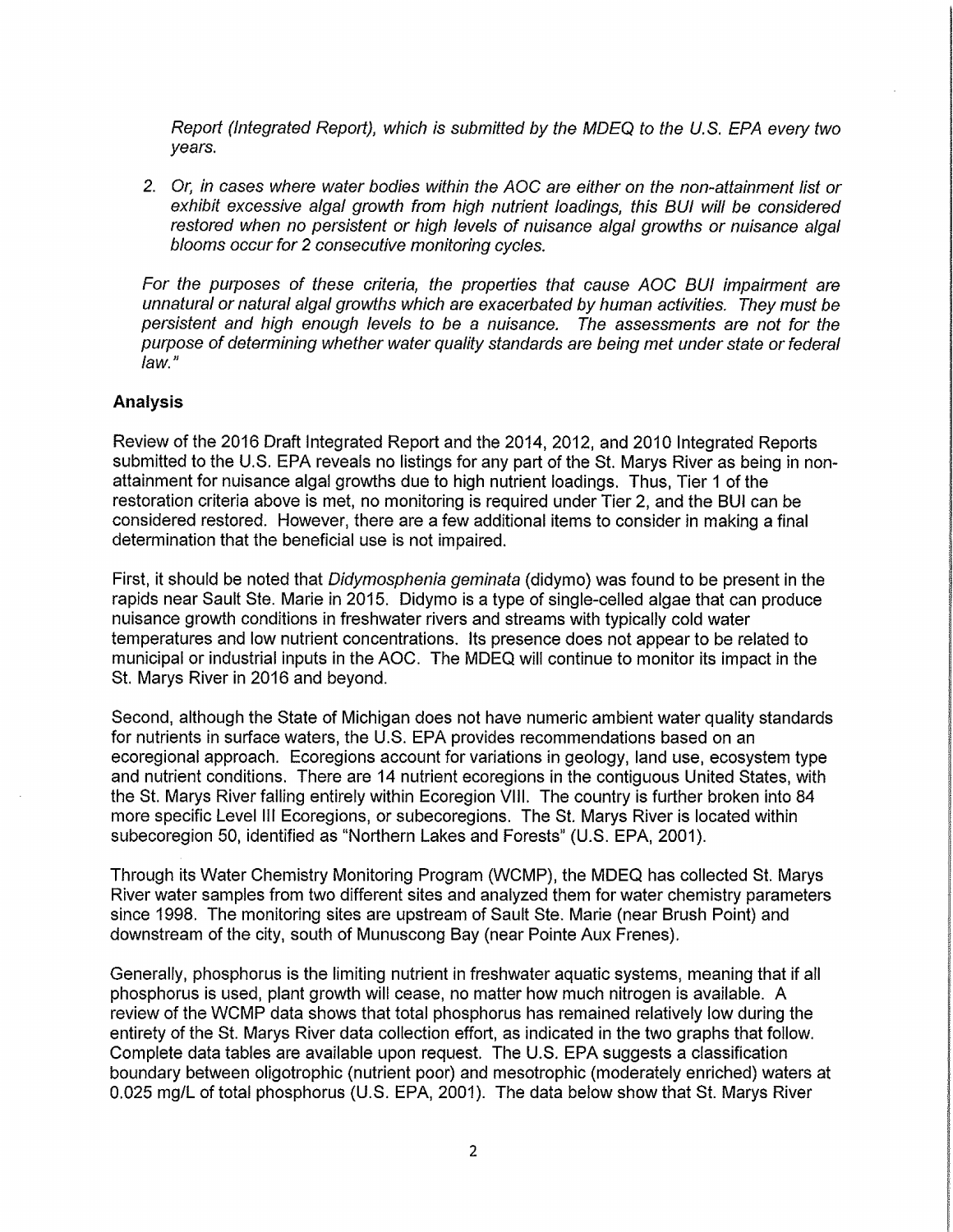phosphorus levels rarely reach this threshold and don't even approach the highly enriched eutrophic range, which begins at concentrations of 0.075 mg/L (U.S. EPA, 2001).

The U.S. EPA's Ambient Water Quality Criteria Recommendations, Information Supporting the Development of State and Tribal Nutrient Criteria for Rivers and Streams in Nutrient Ecoregion VIII (the nutrient-poor, largely glaciated, upper Midwest and northeast) recommends a potential reference condition for total phosphorus of 0.012 mg/Lin the Northern Lakes and Forests subecoregion, based on all data reviewed over a ten year period (U.S. EPA 2001}. Reference conditions represent the most natural, least culturally impacted waters, or what are considered to be the best attainable conditions. St. Marys River total phosphorus monitoring data beginning in 1998 show concentrations relatively unchanged over time and demonstrate that the upstream median total phosphorus concentration of 0.005 mg/L is slightly lower than the downstream median of 0.009 mg/L (MDEQ, 2013}, both of which are less than the U.S. EPA reference condition as indicated in Figures 1 and 2.



Figure 1. Total Phosphorus concentration data collected upstream of Sault Ste. Marie, Michigan, near Brush Point, through the MDEQ's Water Chemistry Monitoring Program, 1998-2014, where the median concentration of 0.005 mg/Lis indicated, along with the U.S. EPA's reference condition for streams in the Northern Lakes and Forests subecoregion. The graph also includes the U.S. EPA's recommended trophic boundary between nutrient poor and moderately enriched concentrations.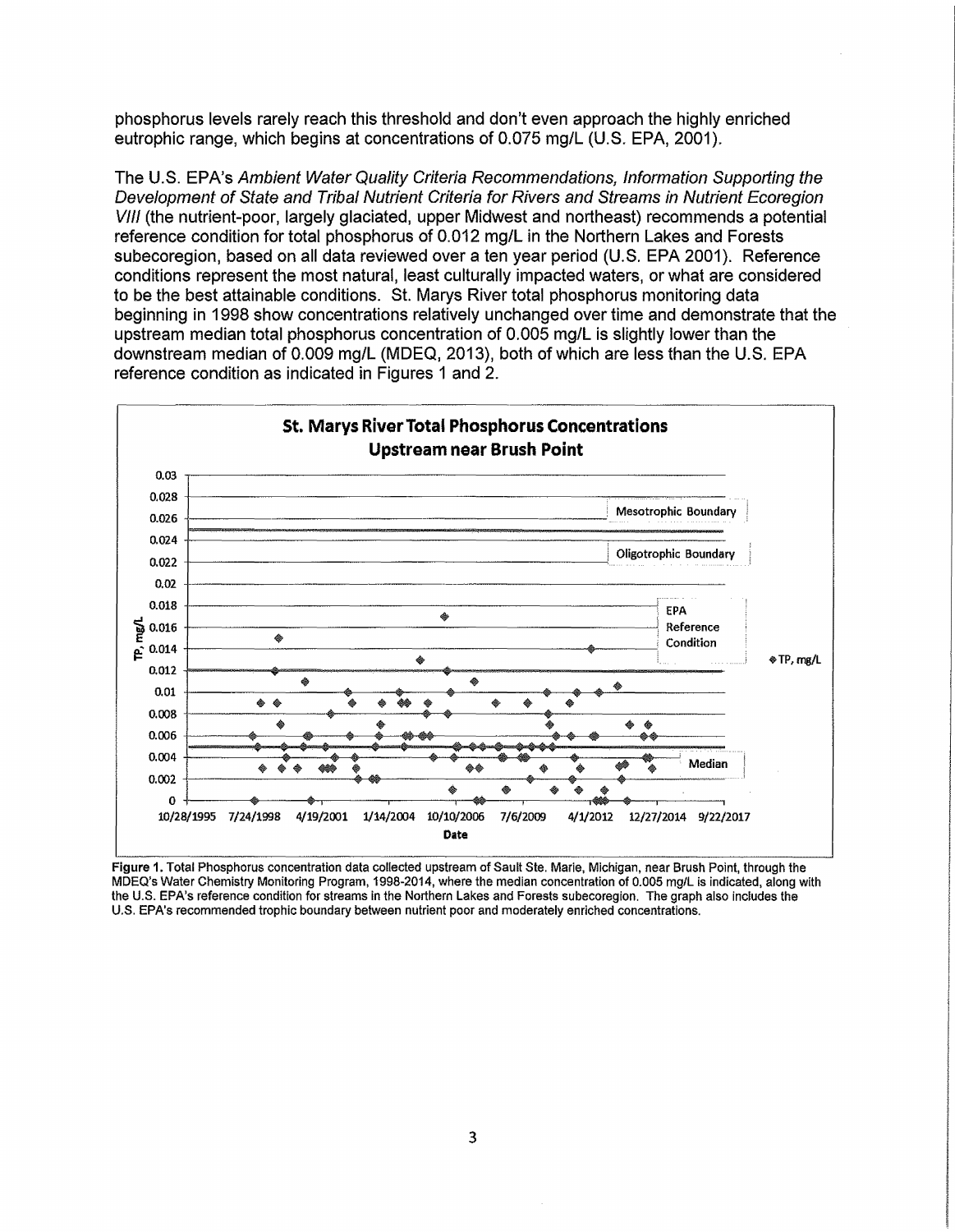

Figure 2. Total Phosphorus concentration data collected downstream of Sault Ste. Marie, Michigan, near Pointe Aux Frenes, through the MDEQ's Water Chemistry Monitoring Program, 1998-2014, where the median concentration of 0.009 mg/Lis indicated, along with the U.S. EPA's reference condition for streams in the Northern Lakes and Forests subecoregion. The graph also includes the U.S. EPA's recommended trophic boundary between nutrient poor and moderately enriched concentrations.

Finally, preliminary results from an ongoing study in Canadian waters of the AOC, Water Quality Monitoring and Analysis for the St. Marys River Area of Concern Technical Report (2014-2015), {Ginou, 2015) appear to support the assertion that eutrophic conditions and undesirable algae are no longer present in the AOC. The Executive Summary of the preliminary report states in part,

"In the second year of a three-year (2013-2016) water quality monitoring and analysis project, progress was made in the process of re-assessing the status of the Eutrophication and Undesirable Algae and Degradation of Aesthetics beneficial use impairments. Field work, involving monitoring aesthetic, physical, and chemical parameters at five sites within the Canadian St. Marys River Area of Concern, was conducted on 11 dates from May to October 2014. Analysis of the monitoring data suggests that the conditions that originally led to the beneficial uses being designated as impaired no longer exist. In particular, there was no evidence of oxygen stress, large quantities of algae, or high levels of nutrients typically found in culturally-eutrophic waters."

The preliminary report's conclusion goes on to say:

"Results of the second field season (2014) of water quality monitoring within the Canadian St. Marys River Area of Concern, indicate that, at the sites investigated, oxygen stress is absent, large algal blooms and high concentrations of microscopic algae are non-existent, and the vast majority of nutrients measured (phosphorus, carbon, and nitrogen) always fell below the recommended guidelines and within the levels typically found in either oligotrophic or mesotrophic, but not eutrophic, waters."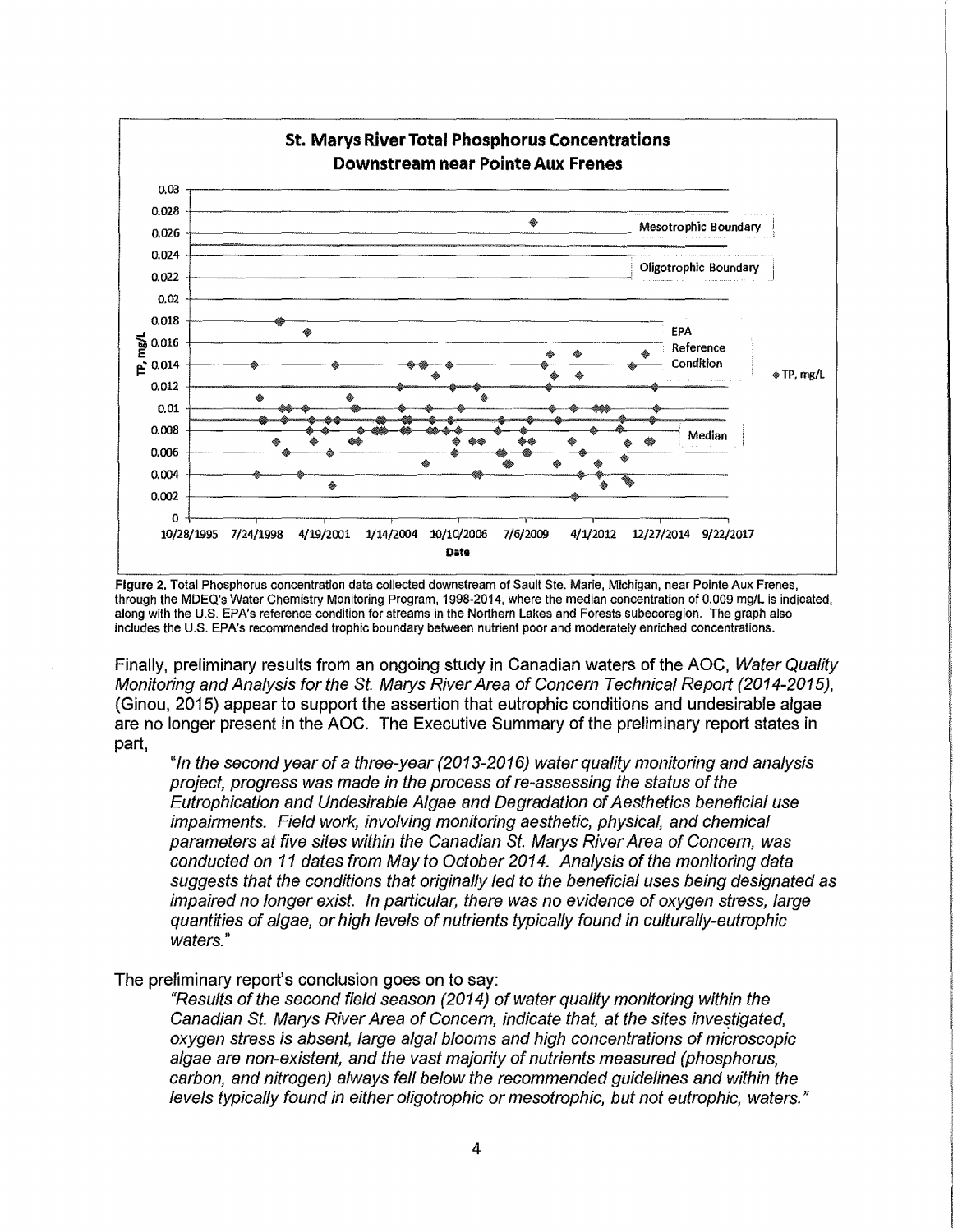Given the evidence described above, the Eutrophication or Undesirable Algae beneficial use is no longer impaired.

The recommendation to remove the Eutrophication or Undesirable Algae BUI from the U.S. side of the AOC was discussed with the St. Marys River BPAC at its June 15, 2016, meeting where support was expressed for removal of the BUI. The BPAC submitted a formal letter of support for removal of the BUI, dated August 5, 2016, (Attachment B). This proposed action was public noticed via listing in the MDEQ Calendar and on the Mich-RAP listserv. Supporting documents were posted on the MDEQ's AOC program web page for public review and comment from August 22 through September 20, 2016.

Consistent with the consultation requirements under the Four Agency Letter of Commitment, this removal recommendation was reviewed by Environment and Climate Change Canada, and the Ontario Ministry of Environment and Climate change. Both agencies responded supportively to the removal of the Eutrophication or Undesirable Algae BUI on the U.S. side of the **AOC.** 

#### **Recommendation**

Based on review of existing data, technical input from the MDEQ Surface Water Assessment Section, the U.S. EPA's Great Lakes National Program Office, and the St. Marys River Binational Public Advisory Council, Michigan's Office of the Great Lakes recommends removal of the Eutrophication or Undesirable Algae BUI from the U.S. side of the St. Marys River AOC.

Prepared by: John Riley, St. Marys River AOC Coordinator Great Lakes Management Unit Office of the Great Lakes Michigan Department of Environmental Quality September 2016

#### **Attachments**

A - Eutrophication or Undesirable Algae; pages 32-34 of the Guidance for Delisting Michigan's Great Lakes Areas of Concern

B - St. Marys River BPAC letter supporting BUI removal, August 5, 2016

#### **References**

Ginou, Carrie. 2015. Water Quality Monitoring and Analysis for the St. Marys River Area of Concern Technical Report (2014-2015}.

Michigan Department of Environmental Quality. 2013. Michigan's Water Chemistry Monitoring Program. A Report of Statewide Spatial Patterns 2005-2009 and Fixed Station Status and Trends 1998-2008. February 2013. Revised February 22, 2013. Report #MI/DEQ/WRD-13/005

Michigan Department of Environmental Quality. 2014. Water Quality and Pollution Control in Michigan 2010 Sections 303(d}, 305(b), and 314 Integrated Report. Water Resources Division, Michigan Department of Environmental Quality, Lansing, Michigan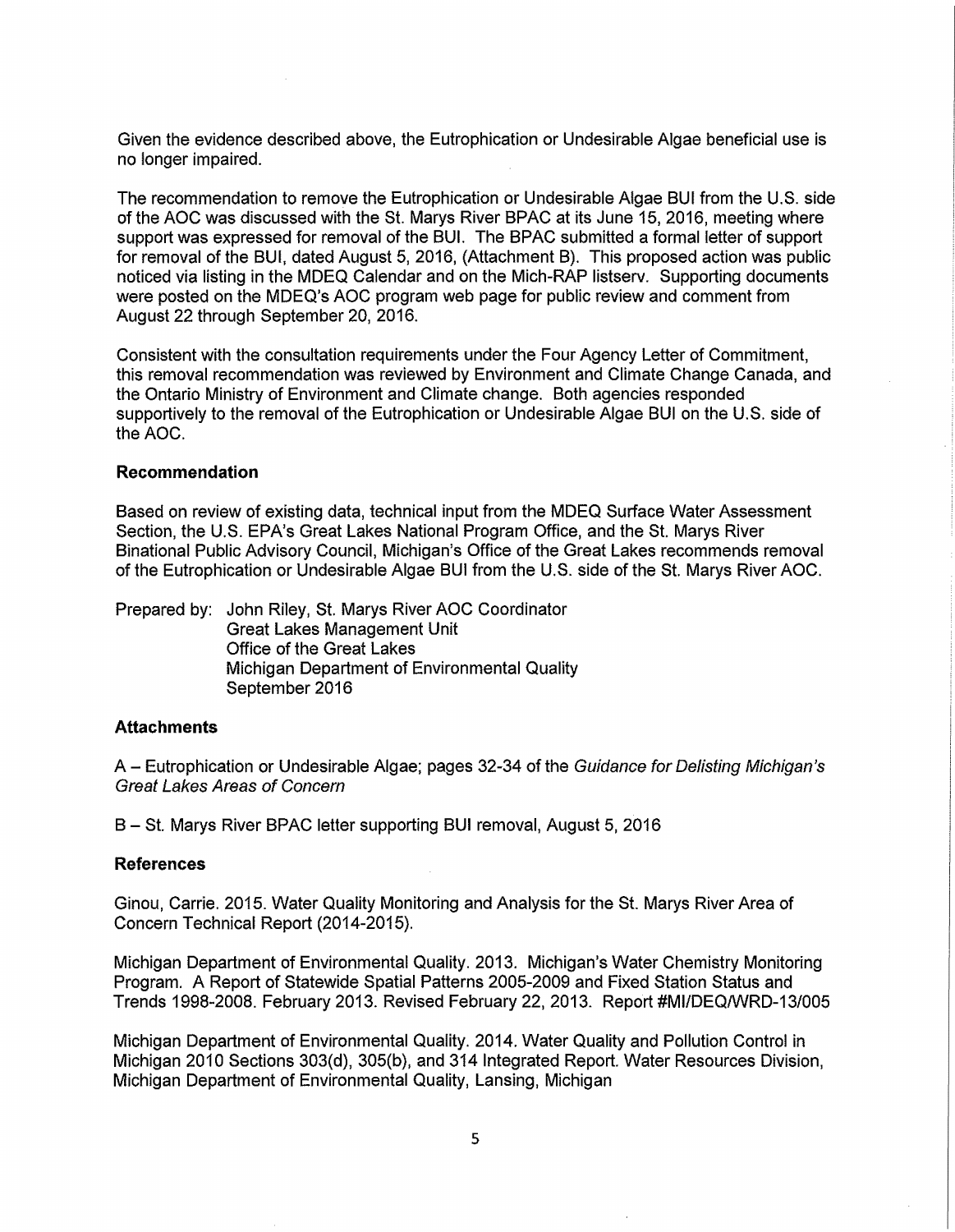Michigan Department of Environmental Quality. 2015. Guidance for Delisting Michigan's Great Lakes Areas of Concern. Report OGL-002

Ontario Ministry of the Environment & Michigan Department of Natural Resources. 1992. The St. Marys River Area of Concern Stage 1 Remedial Action Plan, Environmental Conditions and Problem Definitions

U.S. Environmental Protection Agency, 2001. Ambient Water Quality Criteria Recommendations. Information Supporting the Development of State and Tribal Nutrient Criteria for Rivers and Streams in Nutrient Ecoregion VIII. EPA 822-8-01-015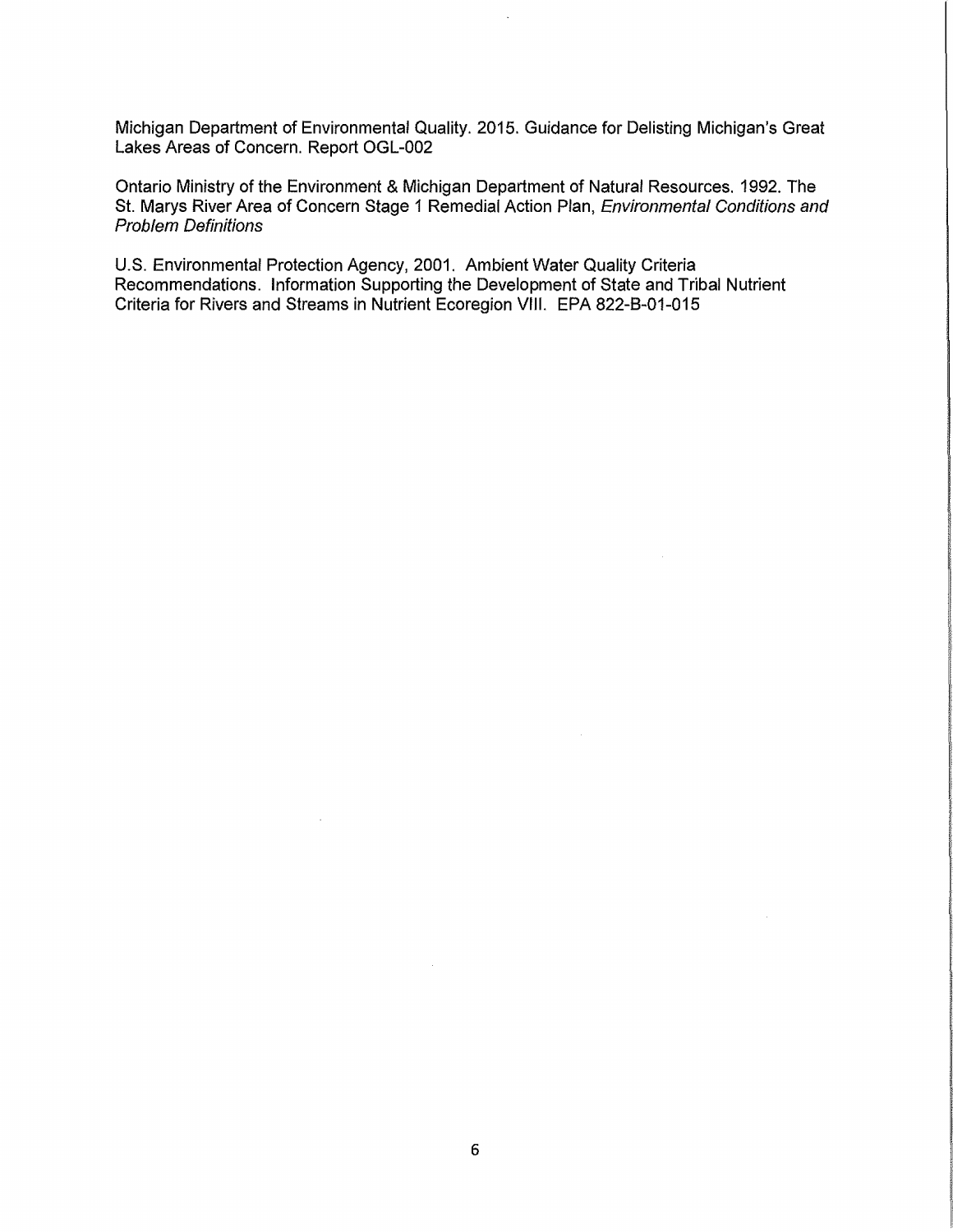## **Attachment A DRAFT Eutrophication or Undesirable Algae Restoration Criteria from the 2015**  *Guidance for Delisting Michigan's Great Lakes Areas of Concern*

### **Significance in Michigan's Areas of Concern**

Originally eight of Michigan's AOCs were listed as impaired due to eutrophication, including: River Raisin, Rouge River, Clinton River, Saginaw River/Bay, St. Marys River, Deer Lake, Muskegon Lake, and White Lake. The AOC Program tracking table with current information about which BUls have been restored in each AOC can be found at www.michigan.gov/aocprogram.

### **Michigan Restoration Criteria and Assessment**

This BUI will be considered restored when:

- 1. No waterbodies within the AOC are included on the list of non-attaining waters due to excessive algal growths from high nutrient loadings in the most recent Clean Water Act, *Water Quality and Pollution Control in Michigan: Section 303(d) and 305(b) Integrated Report* (Integrated Report), which is submitted by DEQ to the U.S. EPA every two years.
- 2. Or, in cases where water bodies within the AOC are either on the non-attainment list or exhibit excessive algal growth from high nutrient loadings, this BUI will be considered restored when no persistent or high levels of nuisance algal growths or nuisance algal blooms occur for two consecutive monitoring cycles.

For the purposes of these criteria, the properties that cause AOC BUI impairment are unnatural or natural algal growths which are exacerbated by human activities. They must be persistent and high enough levels to be a nuisance. The assessments are not for the purpose of determining whether water quality standards are being met under state or federal law.

## **Rationale**

### Practical Application in Michigan

The MDEQ regulates water pollution under the authority of Part 31 of the NREPA, P.A. 451 of 1994. The AOC restoration criteria are consistent with the state's WQS, and how the State identifies waters for inclusion on the Clean Water Act section 303(d) list, which is submitted to the U.S. EPA every two years. If a waterbody exhibits growths of undesirable algae in quantities which interfere with a water body's "designated uses" as identified in rules R323.1060 and R323.1100 of the Michigan WQS (e.g., inhibits swimming due to the physical presence of algal mats and/or associated odor; inhibits the growth and production of warm water fisheries, and/or other indigenous aquatic life and wildlife), the waterbody is included on Michigan's Section 303(d) list.

In cases where waterbodies are on the non-attainment list or exhibit excessive nuisance algal growth, consideration may be given to assessment of the BUI using monitoring data. These assessments will be accomplished using protocol developed as described below.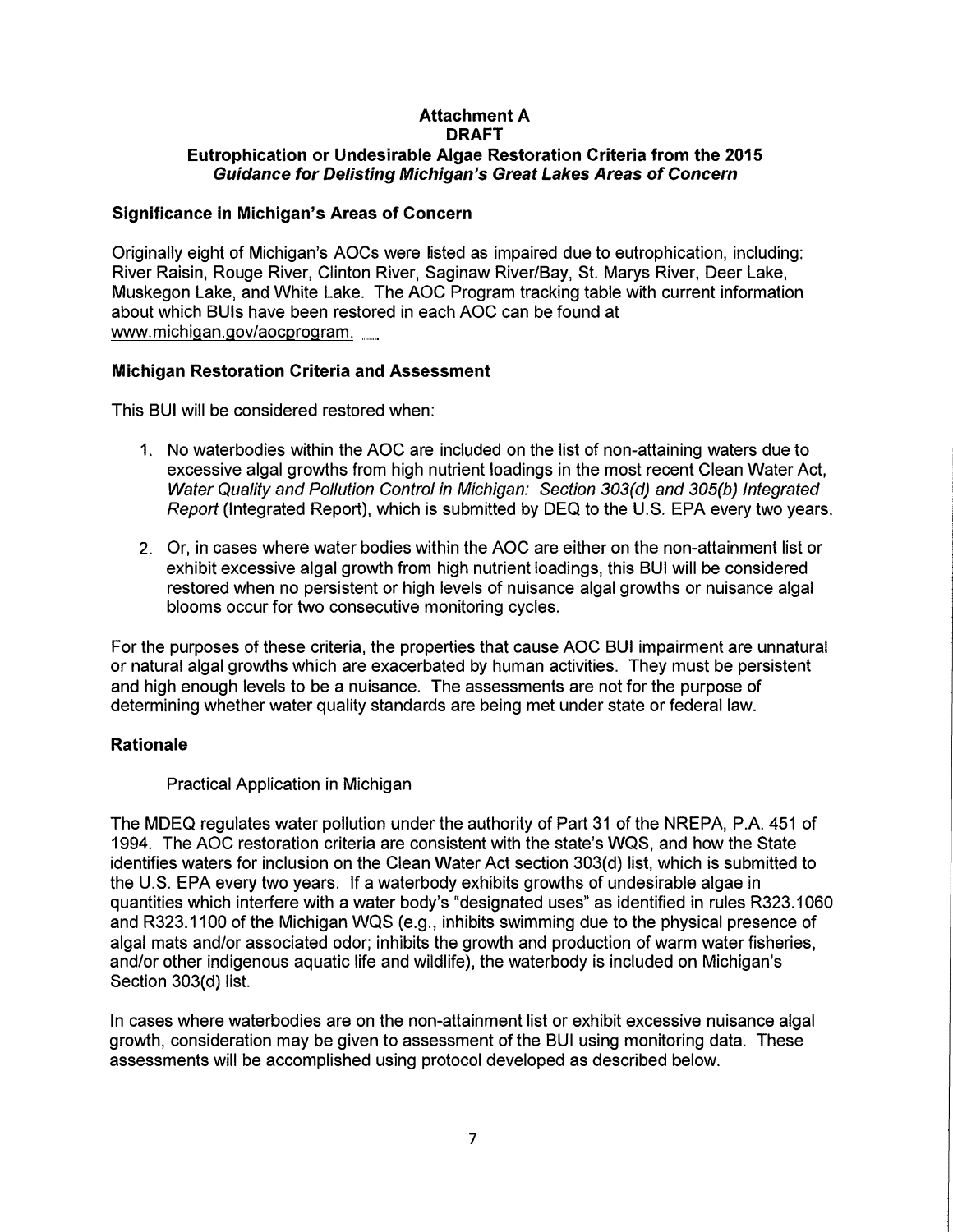In many locations in Michigan, eutrophication of a waterbody is a natural occurrence in certain seasons and circumstances. In some locations, natural eutrophication is augmented by watershed-wide agricultural practices that contribute non-point source nutrients to waterbodies. Neither situation is considered an issue to be addressed by the AOC Program in Michigan.

In considering when eutrophication is an AOC issue, guidelines from non-regulatory actions may be used as supporting documentation, including nutrient targets under the GLWQA.

#### 1991 IJC General Delisting Guideline

When there are no persistent water quality problems (e.g., dissolved oxygen depletion of bottom waters, nuisance algal blooms or accumulation, decreased water clarity, etc.) attributed to cultural eutrophication.

The IJC general delisting guideline is presented here for reference. The Practical Application in Michigan subsection above describes application of specific criteria for restoration based on existing Michigan programs and authorities.

#### **State of Michigan Programs/Authorities for Evaluating Restoration**

Michigan assesses water bodies throughout the state on a five-year basin rotation cycle according to the MDEQ's "Strategic Environmental Quality Monitoring Program for Michigan's Surface Waters" (MDEQ, 1997) and "Michigan Water Quality Strategy Update" (MDEQ, 2005). Each year, a set of targeted watersheds are sampled at selected sites for conventional and toxic pollutants, and biological and physical habitat/morphology indicators. The set of watersheds sampled rotates each year, with each major watershed in the state revisited every five years (see Appendix 1 for maps of the basin rotations). Two particularly relevant elements of the strategy are expanded and improved Water Chemistry Monitoring and the Lake Monitoring Program. One of the specific objectives of these programs is to determine whether nutrients are present in surface waters at levels capable of stimulating the growth of nuisance aquatic plants/algae/slimes.

Under the Water Chemistry Monitoring Program, water samples generally are analyzed for nutrients, conventional parameters (i.e., temperature, conductivity, suspended solids, pH, dissolved oxygen), total mercury, and trace metals (i.e., cadmium, chromium, copper, lead, nickel, zinc}. A much smaller number of samples are analyzed for organic contaminants such as PCBs and base neutrals. Other parameters may be included as appropriate at specific locations, including observations of nuisance algae in AOCs with this impairment. Nutrients and conventional parameters may also be monitored at sites where biological data are collected during routine watershed assessments. Data are reviewed each year to determine whether additional parameters should be added, removed, or analyzed at a greater or lesser frequency.

The MDEQ developed a 2011 Statewide Aesthetics BUI Assessment Workplan and Monitoring Protocol. (MDEQ, 2011). That protocol will be amended to conduct assessments for eutrophication, primarily by focusing on nuisance algal growth.

Some local AOC communities also have programs for monitoring water quality and related parameters which may be applicable to this BUI. If an AOC chooses to use local monitoring data for the assessment of BUI restoration, the data can be submitted to the MDEQ for review. If the MDEQ determines that the data appropriately address the restoration criteria and meet quality assurance and control requirements, they may be used to demonstrate restoration success.